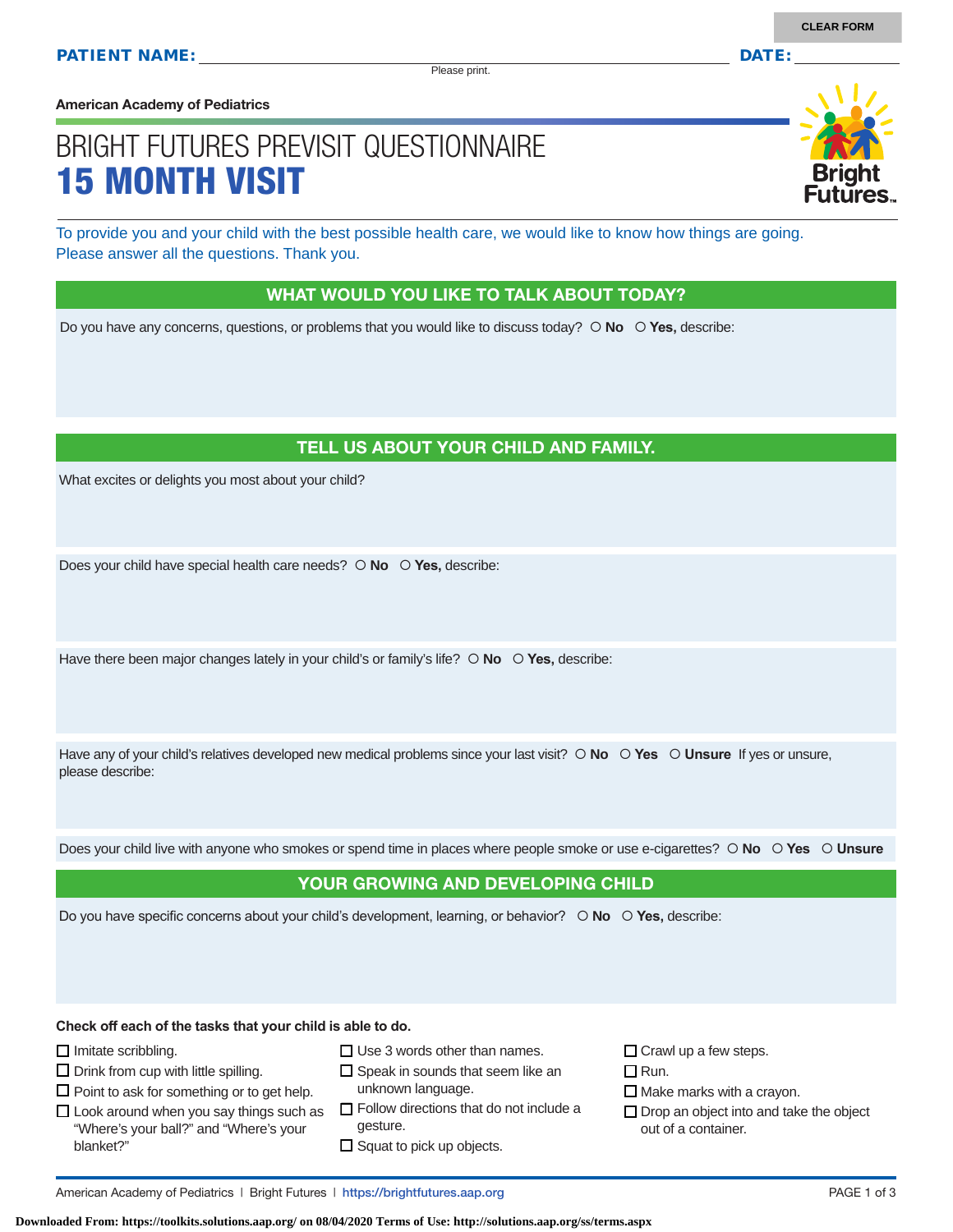Please print.

## 15 MONTH VISIT

## RISK ASSESSMENT

| Anemia         | Does your child's diet include iron-rich foods, such as meat, iron-fortified cereals, or beans? | $\circ$ Yes   | $\bigcirc$ No  | O Unsure |
|----------------|-------------------------------------------------------------------------------------------------|---------------|----------------|----------|
|                | Do you ever struggle to put food on the table?                                                  | $\circ$ No    | O Yes          | O Unsure |
| <b>Hearing</b> | Do you have concerns about how your child hears?                                                | $\circ$ No    | Yes<br>Ő       | O Unsure |
|                | Do you have concerns about how your child speaks?                                               | $\bigcirc$ No | Yes<br>$\circ$ | O Unsure |
| <b>Vision</b>  | Do you have concerns about how your child sees?                                                 | $\bigcirc$ No | Yes<br>$\circ$ | O Unsure |
|                | Do your child's eyes appear unusual or seem to cross?                                           | $\bigcirc$ No | O Yes          | O Unsure |
|                | Do your child's eyelids droop or does one eyelid tend to close?                                 | $\circ$ No    | Yes<br>$\circ$ | O Unsure |
|                | Have your child's eyes ever been injured?                                                       | $\circ$ No    | O Yes          | O Unsure |

## ANTICIPATORY GUIDANCE

## How are things going for you, your child, and your family?

### TALKING AND FEELING

| Is your child learning new things?                                                            |       | $\bigcirc$ No |
|-----------------------------------------------------------------------------------------------|-------|---------------|
| Does your child show any worries or fears when meeting new people?                            |       | O Yes         |
| Do you take time for yourself?                                                                | O Yes | $O$ No        |
| Do you spend time alone with your partner?                                                    | O Yes | $\bigcirc$ No |
| Does your child point to something he wants and then watch to see if you see what he's doing? | O Yes | $O$ No        |
| Does she wave "bye-bye"?                                                                      | O Yes | $\bigcirc$ No |
| Do you talk to, sing to, and look at books with your child every day?                         |       | $\bigcirc$ No |

#### SLEEP ROUTINES AND ISSUES

| Does your child have a regular bedtime routine?                                            | O Yes | $\bigcirc$ No |
|--------------------------------------------------------------------------------------------|-------|---------------|
| Does your child sleep well?                                                                | O Yes | $\circ$ No    |
| How many hours does your child sleep?<br>Daytime _______ Nighttime                         |       |               |
| Does your child have a blanket, stuffed animal, or toy that he likes to sleep with?        | O Yes | $\circ$ No    |
| Do you have a TV or an Internet-connected device in your child's bedroom?<br>$\bigcirc$ No |       | O Yes         |

### TANTRUMS AND DISCIPLINE

| Does your child have frequent tantrums?                                                         |       | $O$ Yes       |  |
|-------------------------------------------------------------------------------------------------|-------|---------------|--|
| If your child is upset, do you help distract her with another activity, book, or toy?           |       | $\circ$ No    |  |
| Do you set limits for your child?                                                               | O Yes | $O$ No        |  |
| Do other caregivers set the same limits for your child as you do?                               | O Yes | $\bigcirc$ No |  |
| Do you praise your child when he is being good?                                                 | O Yes | $\bigcirc$ No |  |
| Do you have any questions about what to do when you become angry or frustrated with your child? |       | O Yes         |  |
| <b>HEALTHY TEETH</b>                                                                            |       |               |  |

| Has your child been to a dentist?                                                                             | O Yes      | $\bigcirc$ No |
|---------------------------------------------------------------------------------------------------------------|------------|---------------|
| Do you brush your child's teeth with a smear of fluoridated toothpaste 2 times a day using a soft toothbrush? |            | O No          |
| Does your child use a bottle?                                                                                 | $\circ$ No | O Yes         |